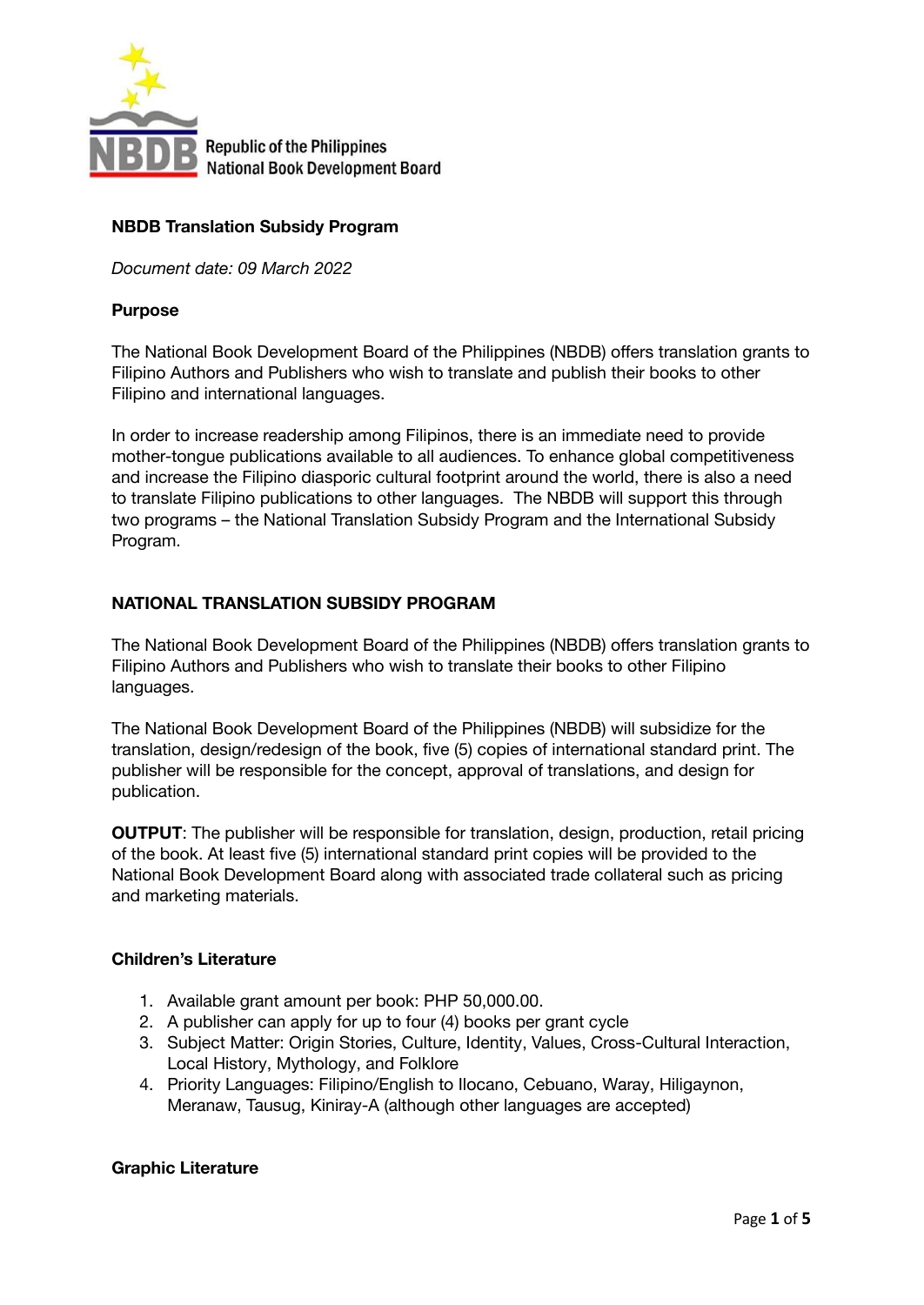- 1. Available grant amount per book: PHP 100,000.00.
- 2. A publisher can apply for up to two (2) books per grant cycle
- 3. Subject Matter: Local History, Mythology, and Folklore, Identity, Modern Heritage
- 4. Priority Languages: Filipino/English to Ilocano, Cebuano, Waray, Hiligaynon, Meranaw, Tausug, Kiniray-a (although other languages are accepted)

### **Classics / Contemporary Fiction / Non-Fiction / Historical /Cultural**

- 1. Available grant amount per book: PHP 150,000.00.
- 2. A publisher can apply for up to two (2) books per grant cycle
- 3. Subject Matter: Prehistory, Precolonial History, Local History, Mythology and Folklore, Identity, Decolonization
- 4. Priority Languages: Filipino/English to Ilocano, Cebuano, Waray, Hiligaynon, Meranaw, Tausug, Kiniray-A (although other languages are accepted)

#### **INTERNATIONAL TRANSLATION SUBSIDY PROGRAM**

The National Book Development Board of the Philippines (NBDB) offers translation grants to Philippine publishers who wish to sell their rights internationally.

The National Book Development Board of the Philippines (NBDB) will subsidize for the translation, design/redesign of the book, five (5) copies of international standard print.

**OUTPUT:** The publisher will be responsible for translation, design, production, retail pricing of the book. At least five (5) international standard print copies will be provided to the National Book Development Board along with associated trade collateral such as pricing and marketing materials.

### **Children's Literature**

- 1. Available grant amount per book: PHP 70,000.00.
- 2. A publisher can apply for up to four (4) books per grant cycle
- 3. Subject Matter: Origin Stories, Culture, Identity, Values, Cross-Cultural Interaction, Local History, Mythology, and Folklore
- 4. Priority Languages: Filipino, Philippine Languages, or English to German / Spanish / French / Arabic / Japanese / Chinese

#### **Cook Books**

- 1. Available grant amount per book: PHP 100,000.00.
- 2. A publisher can apply for up to two (2) books per grant cycle
- 3. Subject Matter: Filipino Cuisine, Filipino Food, Filipino Fusion, Filipino Culinary Literature
- 4. Priority Languages: Filipino, Philippine Languages, or English to German / Spanish / French / Arabic / Japanese / Chinese

#### **Graphic Literature**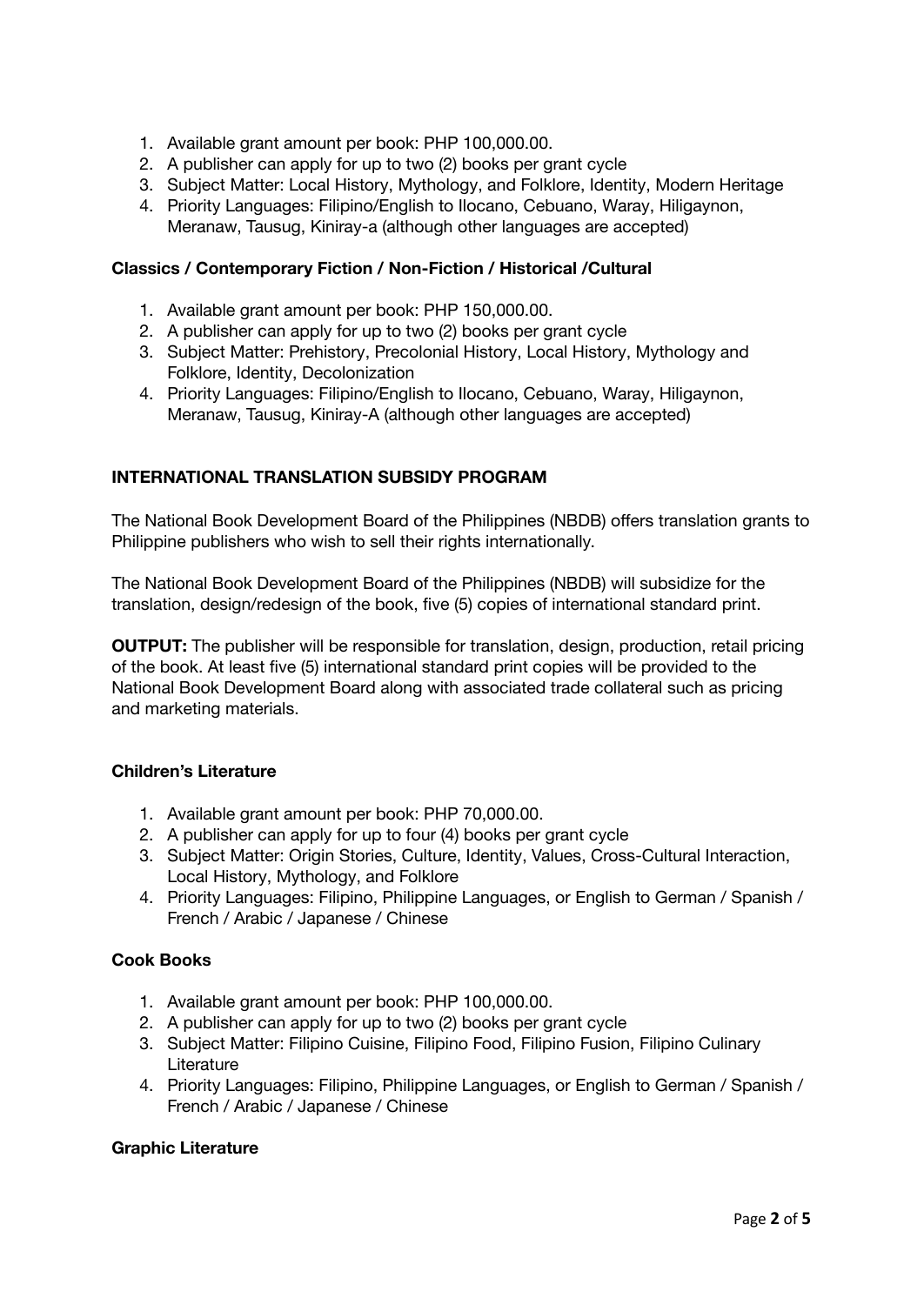- 1. Available grant amount per book: PHP 120,000.00.
- 2. A publisher can apply for up to two (2) books per grant cycle
- 3. Subject Matter: Local History, Mythology, and Folklore, Identity, Modern Heritage
- 4. Priority Languages: Filipino, Philippine Languages, or English to German / Spanish / French / Arabic / Japanese / Chinese

### **Classics / Contemporary Fiction / Non-Fiction / Historical /Cultural**

- 1. Available grant amount per book: PHP 200,000.00.
- 2. A publisher can apply for up to two (2) books per grant cycle
- 3. Subject Matter: Prehistory, Precolonial History, Local History, Mythology and Folklore, Identity, Decolonization
- 4. Priority Languages: Filipino, Philippine Languages, or English to German / Spanish / French / Arabic / Japanese / Chinese

#### **Who may apply?**

- 1. Philippine publishers who intend to translate and publish books in a Philippine language to English or any other foreign language.
- 2. Philippine publishers who sold translation rights of a published Filipino work to a foreign publisher (license and translation contracts must have been executed) may apply.
- 3. Philippine publishers who have translated and published books in a Philippine language to English or any other foreign language in the past two years.

# **Eligibility**

If applying for items 1, 2, or 3:

- NBDB Registered Philippine Publishers, Authors, Creatives (If you are not registered, please visit booksphilippines.gov.ph to register online for FREE)
- The original work must be published in the Philippines and written by a Filipino author in any of the country's languages (Filipino, English, and other Philippine languages).
- A publisher must have an active backlist of at least 15 titles.
- For enterprises applying, book publishing must be the company's primary trade.
- A publisher must have plans to print the book
- A publisher must have an effective distribution network and marketing and promotional plans for the chosen work.
- A contractual agreement must exist, at the time of the application, between the rights holder and the publisher of the original work granting translation rights to the publisher applying for the translation subsidy program, unless the work is in the public domain.

If applying for item 2:

● License agreements and translation contracts must already be signed at the time of application.

Other eligibility requirements: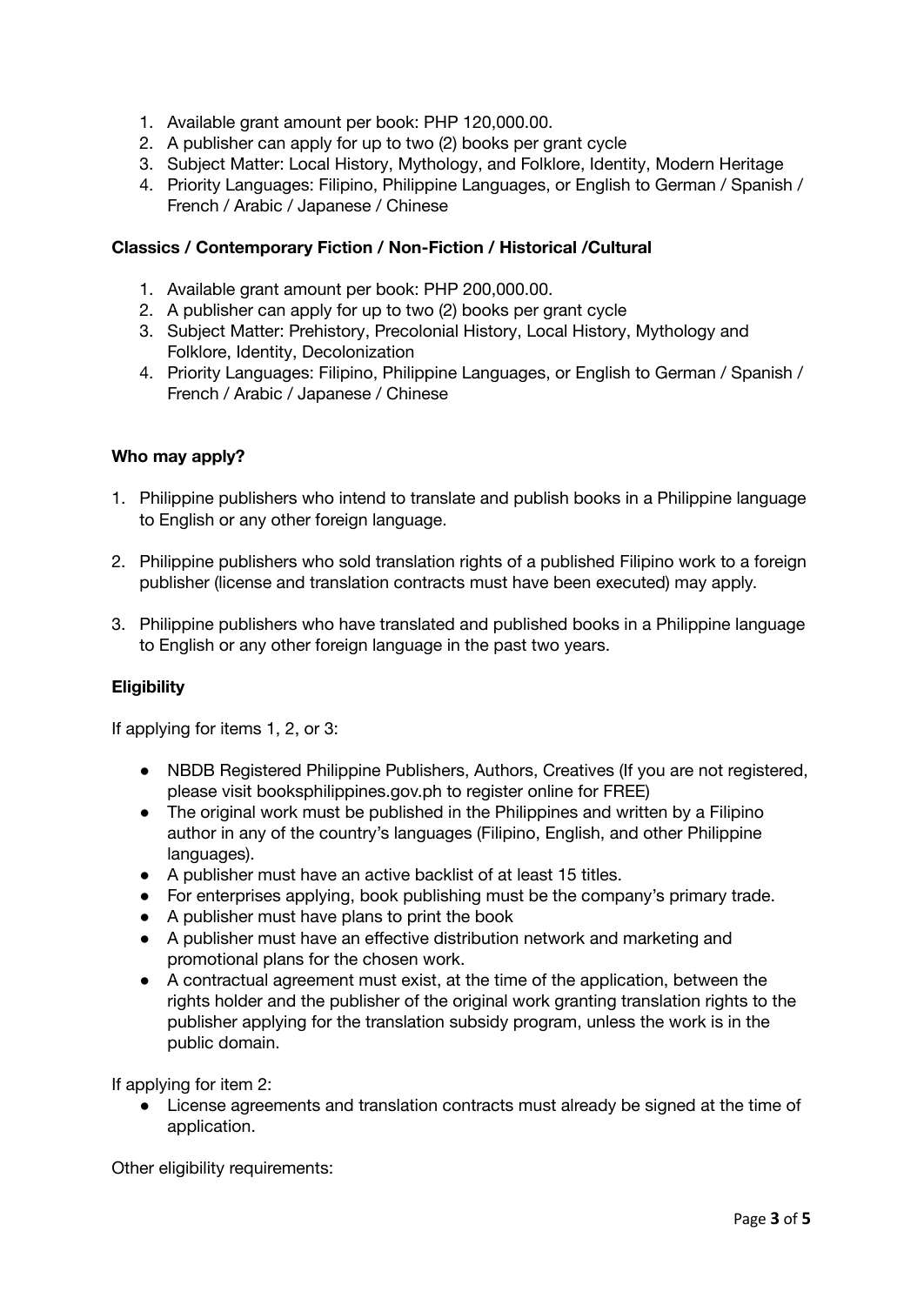● The book must have at least 48 printed pages, except if children's fiction.

# **Online Application Process**

Applications are due **29 April 2022** (Friday). **Results will be announced on 15 May 2022**.

Interested applicants should submit their applications to this online portal: <https://bit.ly/SalinNa>

The following documents should be attached\*:

- completed application form
	- o Publisher Profile
	- o NBDB Registration
	- o SEC/DTI registration and BIR
	- o Synopsis of Book/ Manuscript
	- o Photograph of Book (title page, page 1-3)
- contractual agreement from the rights holder
- foreign publisher profile (if to be published by foreign publisher)
- signed license agreement (if to be published by foreign publisher)
- signed translator's contract
- copy of the translator's Curriculum Vitae (CV)
- 8-10 pages of sample translation of the chosen book
- one-page evaluation of the translator's work
- marketing and promotional plan for the work to be published. The plan must include the following details:
	- o target date of publication
	- o area of distribution
	- o print run (minimum of 1,500 copies)
	- o price of book
	- o estimated readers
	- o advertising and publicity plan

\*all required attachments should be in PDF and preferably in one compressed ZIP file.

#### **Evaluation**

The entries will be screened by the NBDB. Applications will be evaluated according to the chosen book's artistic merit, the publisher's and translator's reputations, and the quality of the marketing and promotional plans.

#### **Results and Processing**

Grant results will be announced on **15 May 2022**. Successful grant recipients will be notified by email.

They have one week to accept the offer by replying to the email. Failure to send the reply slip within two weeks will forfeit the grant.